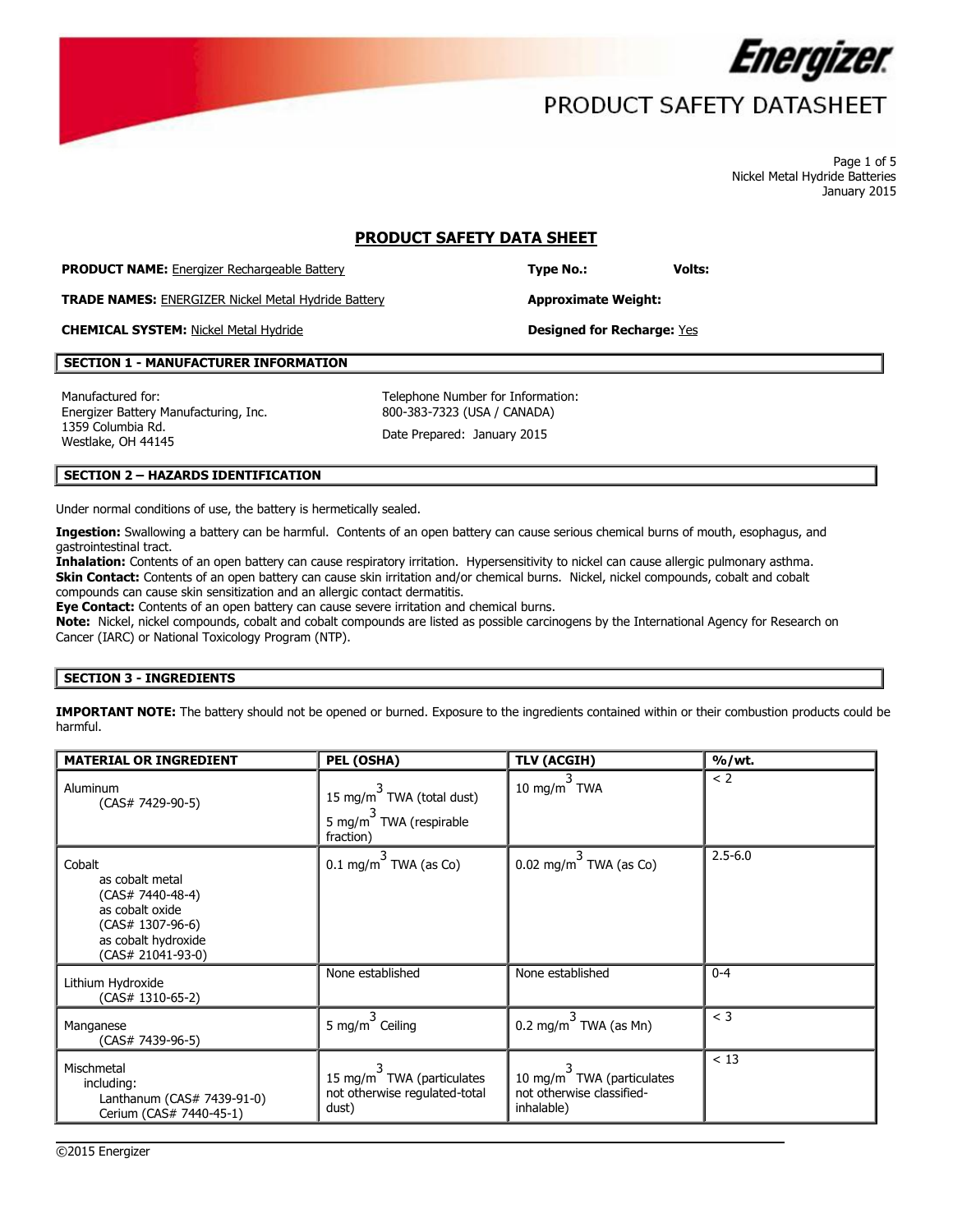

Page 2 of 5 Nickel Metal Hydride Batteries January 2015

| Neodymium (CAS# 7440-00-8)<br>Praseodymium (CAS# 7440-10-0)                                                                        | 5 mg/m <sup>7</sup> TWA (particulates<br>not otherwise regulated-<br>respirable fraction)                               | 3 mg/m <sup>3</sup> TWA (particulates not<br>otherwise classified-respirable)                    |                      |
|------------------------------------------------------------------------------------------------------------------------------------|-------------------------------------------------------------------------------------------------------------------------|--------------------------------------------------------------------------------------------------|----------------------|
| <b>Nickel</b><br>as nickel hydroxide<br>(CAS# 12054-48-7)<br>as nickel oxide (CAS# 1313-99-1)<br>as nickel powder (CAS# 7440-02-0) | 1 mg/m $\overline{\phantom{a}}$ TWA (as Ni)                                                                             | 1.5 mg/m3 TWA<br>(as inhalable Ni)<br>0.2 mg/m $3$ TWA (as inhalable<br>Ni, insoluble compounds) | $30 - 50$            |
| Potassium Hydroxide<br>$(CAS# 1310-58-3)$                                                                                          | None established                                                                                                        | 3.<br>2 mg/m Ceiling                                                                             | < 7                  |
| Sodium Hydroxide<br>(CAS# 1310-73-2)                                                                                               | 2 mg/m $^3$ TWA                                                                                                         | 2 mg/m $^3$ Ceiling                                                                              | $0 - 4$              |
| Zinc<br>as zinc metal (CAS# 7440-66-6)<br>as zinc oxide (CAS# 1314-13-2)<br>as zinc hydroxide (CAS# 20427-58-1)                    | 15 mg/m <sup><math>\sim</math></sup> TWA (total dust:<br>zinc oxide)<br>5 mg/m TWA (respirable<br>fraction: zinc oxide) | 10 mg/m <sup>3</sup> TWA (total dust: zinc<br>oxide)                                             | $<$ 3                |
| Non-Hazardous Components<br><b>Steel</b><br>(iron CAS# 7439-89-6)<br>Water, Paper, Plastic and Other                               | None established<br>None established                                                                                    | None established<br>None established                                                             | $14 - 18$<br>Balance |

#### **SECTION 4 – FIRST AID MEASURES**

**Ingestion:** Do not induce vomiting or give food or drink. Seek medical attention immediately. CALL NATIONAL BATTERY INGESTION HOTLINE for advice and follow-up (202-625-3333) collect day or night.

**Inhalation:** Provide fresh air and seek medical attention.

**Skin Contact:** Remove contaminated clothing and wash skin with soap and water. If a chemical burn occurs or if irritation persists, seek medical attention.

**Eye Contact:** Immediately flush eyes thoroughly with water for at least 15 minutes, lifting upper and lower lids, until no evidence of the chemical remains. Seek medical attention.

## **SECTION 5 - FIRE FIGHTING MEASURES**

If fire or explosion occurs when batteries are on charge, shut off power to charger.

In case of fire where nickel metal hydride batteries are present, apply a smothering agent such as METL-X, sand, dry ground dolomite, or soda ash, or flood the area with water. A smothering agent will extinguish burning nickel metal hydride batteries. Water may not extinguish burning batteries but will cool the adjacent batteries and control the spread of fire. Burning batteries will burn themselves out. Virtually all fires involving nickel metal hydride batteries can be controlled with water. When water is used, however, hydrogen gas may evolve. In a confined space, hydrogen gas can form an explosive mixture. In this situation, smothering agents are recommended.

Fire fighters should wear self-contained breathing apparatus. Burning nickel metal hydride batteries can produce toxic fumes including oxides of nickel, cobalt, aluminum, manganese, lanthanum, cerium, neodymium, and praseodymium.

 $\overline{\phantom{a}}$ 

## **SECTION 6 - ACCIDENTAL RELEASE MEASURES**

To cleanup leaking batteries:

**Ventilation Requirements:** Room ventilation may be required in areas where there are open or leaking batteries. **Eye Protection:** Wear safety glasses with side shields if handling an open or leaking battery. **Gloves:** Use neoprene or natural rubber gloves if handling an open or leaking battery. Battery materials should be collected in a leak-proof container.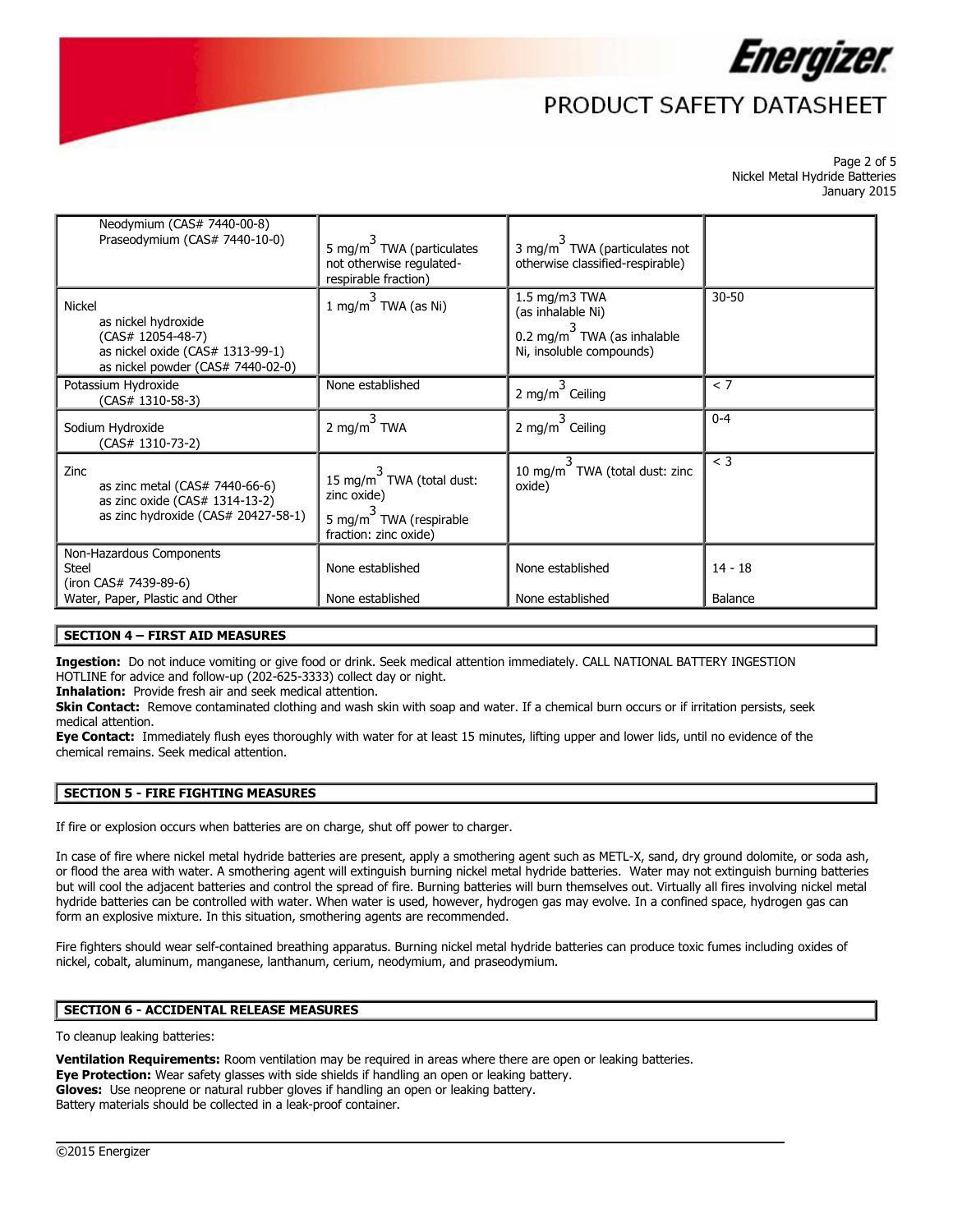

## PRODUCT SAFFTY DATASHFFT

Page 3 of 5 Nickel Metal Hydride Batteries January 2015

#### **SECTION 7 - HANDLING AND STORAGE**

**Storage:** Store in a cool, well ventilated area. Elevated temperatures can result in shortened battery life.

Mechanical Containment: If potting or sealing the battery in an airtight or watertight container is required, consult your Energizer Battery Manufacturing, Inc. representative for precautionary suggestions. Batteries normally evolve hydrogen which, when combined with oxygen from the air, can produce a combustible or explosive mixture unless vented. If such a mixture is present, short circuits, high temperature, or static sparks can cause an ignition.

Do not obstruct safety release vents on batteries. Encapsulation (potting) of batteries will not allow cell venting and can cause high pressure rupture.

**Handling:** Accidental short circuit for a few seconds will not seriously affect the battery. Prolonged short circuit will cause the battery to lose energy, and can cause the safety release vent to open. Sources of short circuits include jumbled batteries in bulk containers, metal jewelry, metal covered tables or metal belts used for assembly of batteries into devices.

If soldering or welding to the battery is required, consult your Energizer Battery Manufacturing, Inc. representative for proper precautions to prevent seal damage or short circuit.

Do not open battery. The negative electrode material may be pyrophoric. Should an individual cell from a battery become disassembled, spontaneous combustion of the negative electrode is possible. This is much more likely to happen if the electrode is removed from its metal container. There can be a delay between exposure to air and spontaneous combustion.

**Charging:** This battery is made to be charged many times. Because it gradually loses its charge over a few months, it is good practice to charge battery before use. Use recommended charger. Improper charging can cause heat damage or even high pressure rupture. Observe proper charging polarity.

**Labeling:** If the Energizer label or package warnings are not visible, it is important to provide a package and/or device label stating:

WARNING: CHARGE ONLY WITH SPECIFIED CHARGERS ACCORDING TO DEVICE MANUFACTURER'S INSTRUCTIONS. DO NOT OPEN BATTERY, DISPOSE OF IN FIRE OR SHORT CIRCUIT - MAY IGNITE, EXPLODE, LEAK OR GET HOT CAUSING PERSONAL INJURY.

Where accidental ingestion of small batteries is possible, the label should state:

WARNING: (1) KEEP AWAY FROM SMALL CHILDREN. IF SWALLOWED, PROMPTLY SEE DOCTOR: HAVE DOCTOR PHONE (202) 625- 3333 COLLECT. (2) CHARGE ONLY WITH SPECIFIED CHARGERS ACCORDING TO DEVICE MANUFACTURER'S INSTRUCTIONS. DO NOT OPEN BATTERY, DISPOSE OF IN FIRE OR SHORT CIRCUIT - MAY IGNITE, EXPLODE, LEAK OR GET HOT CAUSING PERSONAL INJURY.

## **SECTION 8 - EXPOSURE CONTROLS/PERSONAL PROTECTION**

**Ventilation Requirements:** Not necessary under normal conditions.

**Respiratory Protection:** Not necessary under normal conditions.

**Eye Protection:** Not necessary under normal conditions.

**Gloves:** Not necessary under normal conditions.

#### **SECTION 9 – PHYSICAL AND CHEMICAL PROPERTIES**

| Boiling Point @ 760 mm Hg (°C) | Not applicable for an Article |
|--------------------------------|-------------------------------|
| Vapor Pressure (mm Hg @ 25°C)  | Not applicable for an Article |
| Vapor Density ( $Air = 1$ )    | Not applicable for an Article |
| Density $(g/cm^3)$             | $2.5 - 3.7$                   |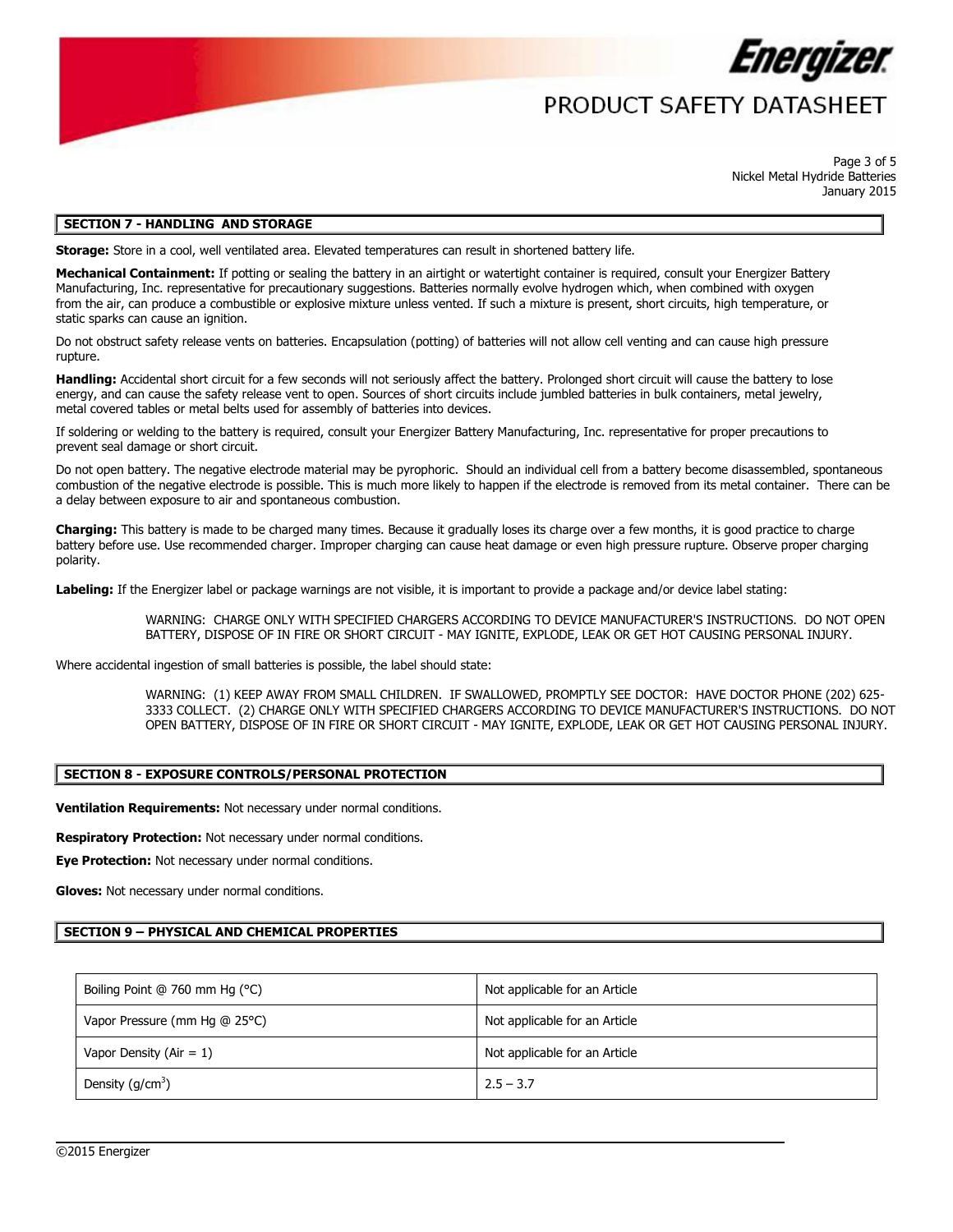

Page 4 of 5 Nickel Metal Hydride Batteries January 2015

| Percent Volatile by Volume (%)          | Not applicable for an Article |
|-----------------------------------------|-------------------------------|
| Evaporation Rate (Butyl Acetate = $1$ ) | Not applicable for an Article |
| <b>Physical State</b>                   | Solid                         |
| Solubility in Water (% by weight)       | Not applicable for an Article |
| рH                                      | Not applicable for an Article |
| Appearance and Odor                     | Solid object / no odor        |

#### **SECTION 10 – STABILITY AND REACTIVITY**

Nickel metal hydride batteries do not meet any of the criteria established in 40 CFR 261.2 for reactivity.

### **SECTION 11 – TOXICOLOGICAL INFORMATION**

Nickel metal hydride batteries are not hazardous waste. Under normal conditions of use, nickel metal hydride batteries are non-toxic.

#### **SECTION 12 – ECOLOGICAL INFORMATION**

Issues such as ecotoxicity, persistence and bioaccumulation are not applicable for articles.

#### **SECTION 13 – DISPOSAL CONSIDERATIONS**

Dispose of in accordance with all applicable federal, state and local regulations. Appropriate disposal technologies include incineration and land filling. Nickel metal hydride batteries can also be collected as part of the Rechargeable Battery Recycling Corporation (RBRC) program. Visit [www.RBRC.org](http://www.rbrc.org/) for the nearest recycling center or call 1-800-8-battery for rechargeable battery recycling and disposal information.

#### **SECTION 14 – TRANSPORT INFORMATION**

In general, all batteries in all forms of transportation (ground, air, or ocean) must be packaged in a safe and responsible manner. Regulatory concerns from all agencies for safe packaging require that batteries be packaged in a manner that prevents short circuits and be contained in "strong outer packaging" that prevents spillage of contents. All original packaging for Energizer nickel metal hydride batteries has been designed to be compliant with these regulatory concerns.

Energizer nickel metal hydride batteries (sometimes referred to as "Dry cell" batteries) are not defined as dangerous goods under the IATA Dangerous Goods Regulations, ICAO Technical Instructions and the U.S. hazardous materials regulations (49 CFR). Nickel metal hydride batteries are defined as dangerous goods under the IMDG code. For air and ground transportation, these batteries are not subject to the dangerous goods regulations as they are compliant with the requirements contained in the following special provisions.

| <b>Regulatory Body</b> | <b>Special Provisions</b>    |
|------------------------|------------------------------|
| <b>ADR</b>             | 295 - 304, 598               |
| IMDG                   | UN3496 SP 963                |
| UN                     | UN 3028 Provisions 295 - 304 |
| US DOT                 | 49 CFR 172.102 Provision 130 |
| IATA                   | A123                         |
| ICAO                   | UN 3028 Provisions 295 - 304 |

In addition, the IATA Dangerous Goods Regulations and ICAO Technical Instructions require the words "not restricted" and the Special Provision number A123 be provided on the air waybill, when an air waybill is issued.